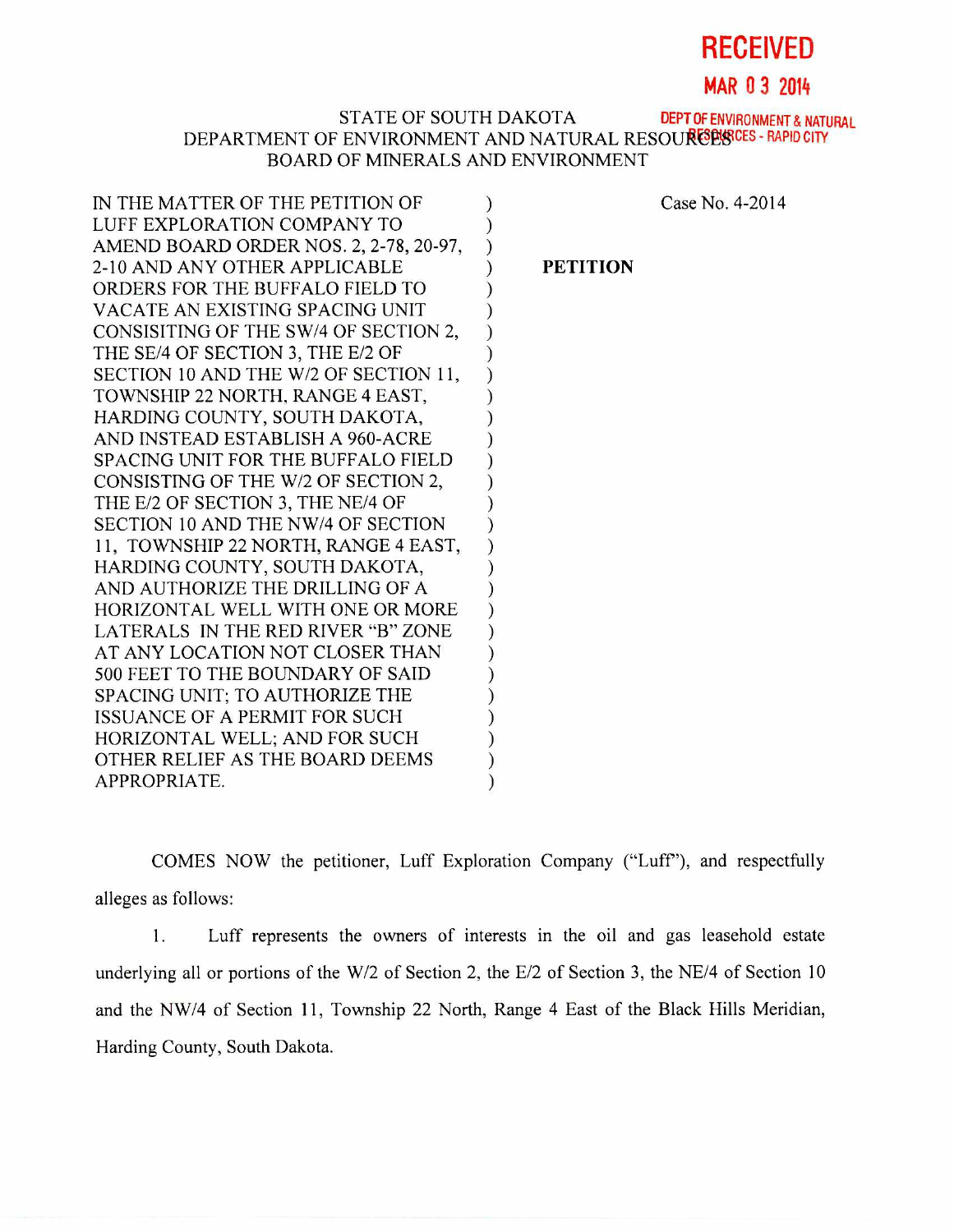2. In Order No. 2, the Board established 160-acre spacing for the Buffalo Field. Numerous orders of the Board including Order Nos. 2-78, 20-97, 2-10 and 6-13 have extended the boundaries of the field and amended the spacing units established for the field. As a result of such orders, all of the captioned lands other than the NW/4 of Section 2 are now included within the Buffalo Field. Pursuant to Order No. 2-2010, the SW/4 of Section 2, the SE/4 of Section 3, the E/2 of Section 10 and the W/2 of Section 11 currently constitute a 960-acre spacing unit for the Buffalo Field with up to three horizontal wells authorized to be drilled in the Red River "B" zone on such spacing unit.

3. The NW/4 of said Section 2 is not included within any field established by order of the Board.

4. No horizontal wells have been drilled in the lands described above. As a result of additional horizontal drilling which has occurred to the north of these lands and additional information which has been obtained through 3D seismic studies, Luff believes that a well should be drilled north of the wells it proposed in Case No. 2-10. In Luff's opinion, such a well would produce oil and gas from the same Red River common source of supply currently producing in the Buffalo Field.

5. Luff respectfully requests that the Board amend its prior orders including Order Nos. 2, 2-78, 20-97, and 2-10 so as to vacate the spacing unit created in Order No. 2-10, to include the NW/4 of Section 2 in the Buffalo Field, and establish a 960-acre spacing unit for the Buffalo Field consisting of the lands described above and allow a horizontal well with one or more laterals to be drilled in the Red River "B" pool at any location thereon not closer than 500 feet to the boundary of such spacing unit.

6. In Luff's opinion, extending the field outline, vacating the existing spacing unit, forming the requested spacing unit and drilling the well described above will optimize primary recovery, prevent waste, avoid the drilling of unnecessary wells, and protect correlative rights.

2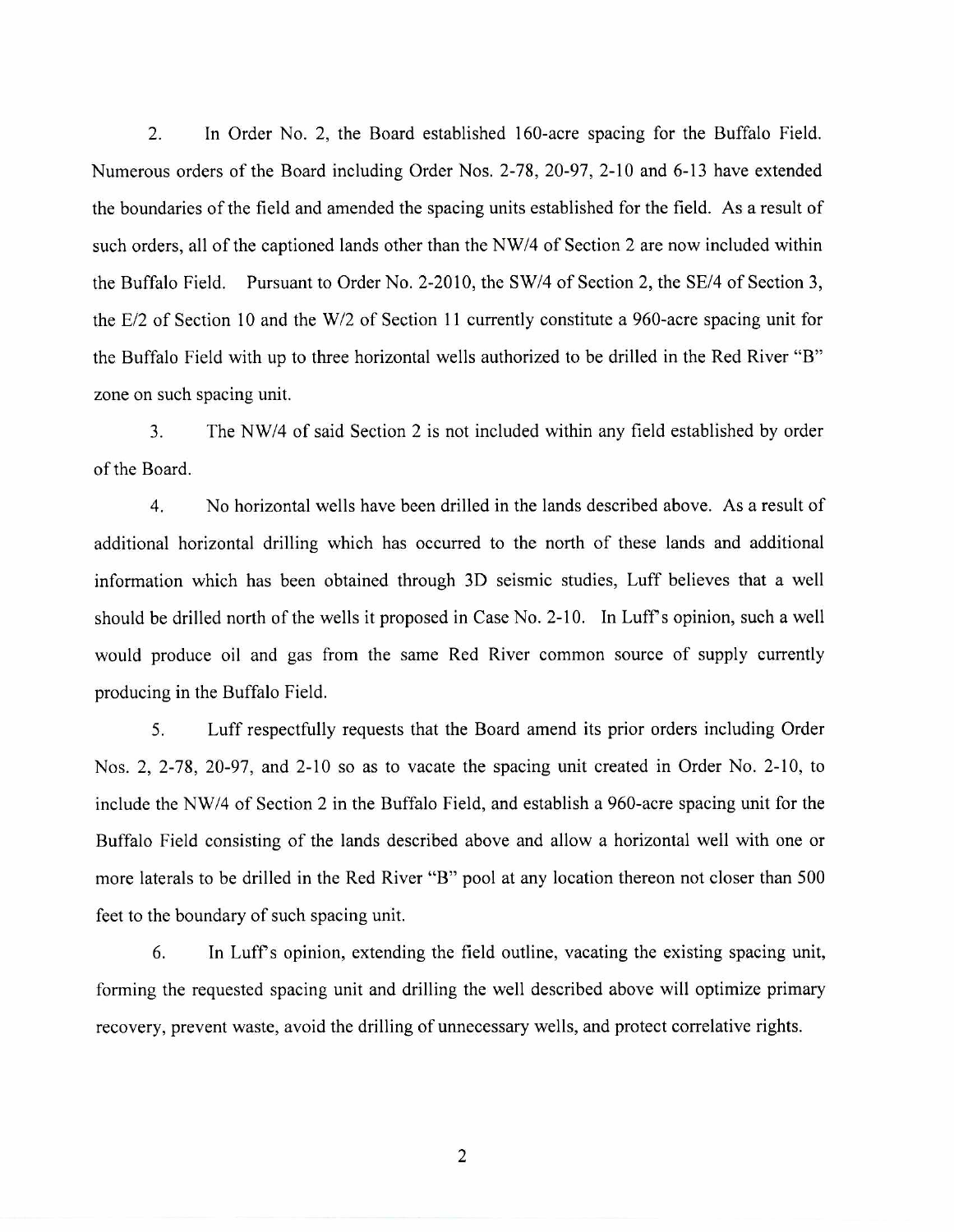7. The spacing unit requested to be created is not smaller than the maximum area that can be efficiently and economically drained by the proposed well and the size, shape and location thereof will result in the efficient and economic development of the pool as a whole.

8. The Board is authorized to grant the requested spacing unit by SDCL 45-9-20 through 45-9-29 and ARSD 74:12:02:06. Luff further requests that the order authorize the issuance of a permit for the drilling of horizontal wells in accordance with this application.

WHEREFORE, applicant respectfully requests that the Board issue its notice of opportunity for hearing and, if any interested party intervenes in accordance with said notice, set this matter for hearing at the regularly scheduled hearings in April, 2014, or such other date as may be established by the Board, and that the Board enter its order granting the relief requested.

Dated this  $\sqrt{ }$  day of February, 2014.

### LUFF EXPLORATION COMPANY

John W. Morrison CROWLEY FLECK PLLP. 100 W. Broadway, Suite 250 P.O. Box 2798 Bismarck, ND 58502

MAY, ADAM, GERDES & THOMPSON, L.L.P. 503 South Pierre Street P.O. Box 160 Pierre, SD 57501-0160

By: M. KOENECKE